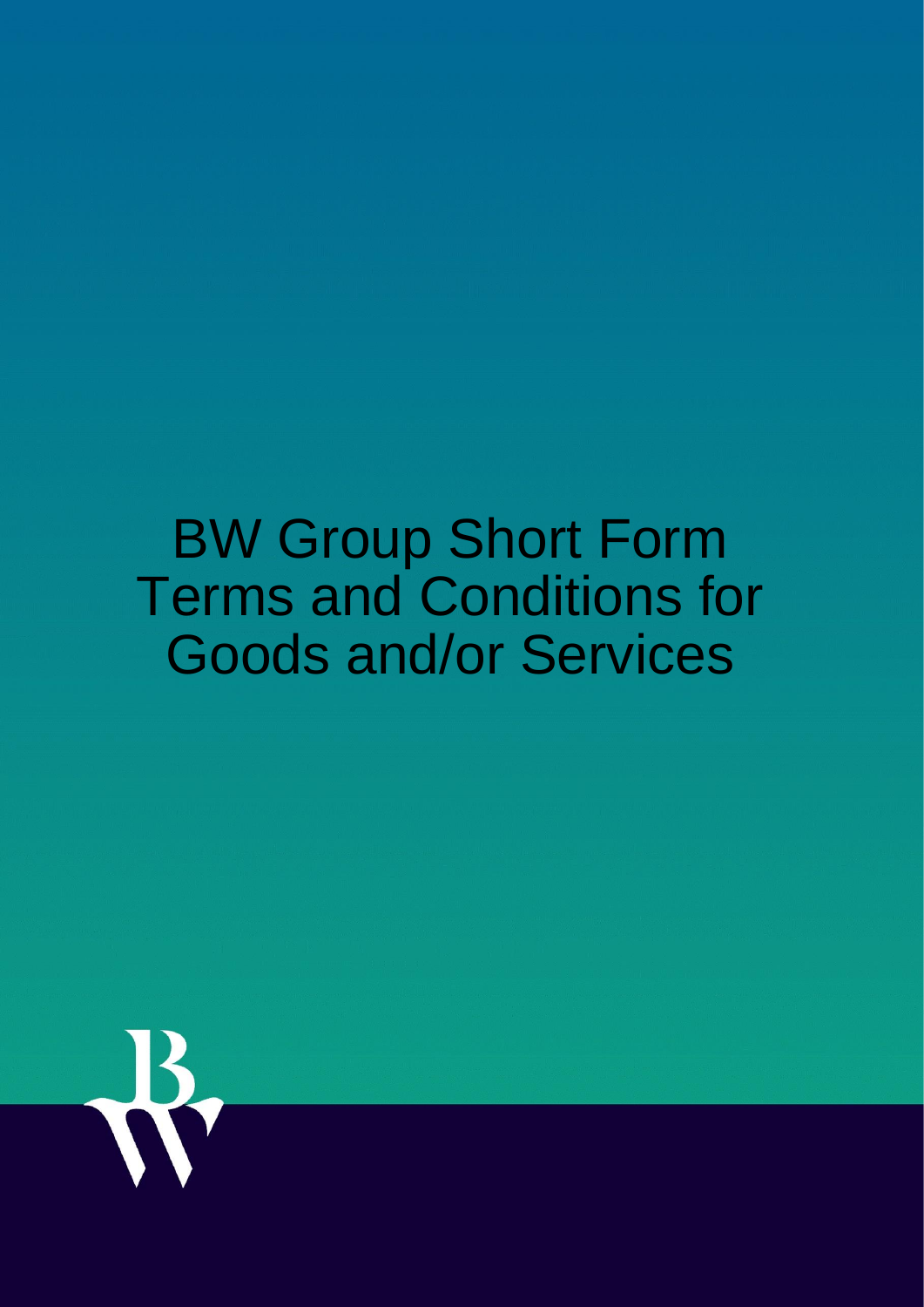

## **1 DEFINITIONS**

"**Affiliate**" means any entity who directly or indirectly controls, is under common control with or is controlled by the party in question; "**Agreement**" means the Order entered into by and between Company and Supplier, and shall include these terms and conditions, any attachments, appendices, schedules, correspondence and documents as the parties may expressly identify in writing and agree as forming part of the Agreement; "**Company**" means the company acting as the buyer of Goods and/or Services as specified in the Agreement; "**Control**" means the right to exercise fifty percent (50%) or more of the voting rights of an entity; "**Delivery Date**" means the date or dates specified in the Agreement by which the Goods are to be delivered or the Services are to be performed; "**Goods**" means any goods to be provided by Supplier under the Agreement; "**Group**" means either Company or Supplier and their respective Affiliates, sub-contractors of any tier (except members of the other party's Group) and the employees, servants or agents of the aforementioned (and which in respect of Company shall include Affiliates of BW Fleet Management AS BW LPG Pte Ltd, BW Epic Kosan Maritime Pte Ltd and Hafnia Pools Pte Ltd (as the context dictates); "**Order**" means the work order, service order or purchase order issued by Company to Supplier; "**Price**" means the total price payable to Supplier under the Agreement as calculated in an Order; "**Services**" means any services to be provided by Supplier under the Agreement; "**Supplier**" means the supplier, contractor or vendor as defined in the Agreement; "**VAT**" means value added tax, sales tax, good and services tax or any other similar tax whatsoever; "**Vessel**" means Company owned and/or operated vessel (whether a floating storage and regasification unit, LNG carrier, LPG carrier, product carrier or other type of vessel) where the Goods will be installed or utilised or where the Services will be performed or which the Services will be performed in respect to; "**Work**" means all work, including Services and/or supply of Goods, which Supplier shall perform or provide or cause to be performed or provided in connection with fulfilment of the Agreement.

#### **2 SUPPLIER'S OBLIGATIONS AND PERFORMANCE**

- 2.1 Supplier agrees to perform the Work and represents and warrants that it has the necessary expertise, capability, skill, know-how and resources to perform the Work in accordance with the Agreement. Supplier shall comply with all applicable laws, regulations and standards applicable to the Work and any Vessel including all applicable rules, regulations and instructions of the classification society and Flag State of the Vessel, any applicable industrial relations and environmental obligations in connection with fulfilment of the Agreement. Supplier shall further comply with the quality assurance and health, safety, environmental obligations as notified by Company from time to time in addition to those customary in the industry and all applicable safety and health laws, rules and regulations of governmental agencies having jurisdiction in the country where the Work is performed. Supplier shall, at its own cost, obtain and maintain any and all registrations, permits, consents, authorisations, approvals and/or licenses necessary to perform the Work (and shall evidence the same to Company upon request).
- 2.2 Supplier shall perform the Work with that degree of skill, care, diligence, and good judgement normally exercised by recognised professional firms performing work of a similar nature. The Work shall in all respects meet the specifications of the Agreement and shall in addition be in accordance with best industry practices and of high quality, incorporating first class workmanship as well as being fit for its intended purpose.
- 2.3 Supplier shall search for errors, omissions and inconsistencies in Company's documentation and deliveries and shall notify Company without undue delay if such are identified. In case Supplier fails to give Company such notice, Supplier shall compensate Company for any direct loss Company suffers due to such failure. Supplier shall promptly provide to Company such reasonable documentation and information as Company requests in respect of the planning, schedule, and progress of the Work.
- 2.4 Company shall be entitled to perform inspections and tests at Supplier's and any sub-contractor's premises as they deem necessary to ensure that the Work is performed in accordance with the Agreement and Company shall be granted access to such premises. Supplier shall provide all assistance necessary in this respect.
- 2.5 Supplier shall ensure that Goods are properly packed and secured in such manner as to enable them to reach their destination in good condition including ensuring that any packaging materials (including

wooden packing material such as pallets) used for shipments to Company comply with all applicable statutory and regulatory requirements.

#### **3 COMPLETION, DELIVERY AND TITLE**

- 3.1 In the case of Services, when Supplier considers the Work as completed, Supplier shall notify Company in writing whereupon Company shall in writing either accept the Services as completed or reject the Services in which case Supplier must promptly re-perform the defective or incomplete parts of the Services failing which Company may appoint third parties to re-perform at Supplier's cost.
- 3.2 In the case of Goods, delivery of all or any part of the Goods shall not take place until the Goods have passed any acceptance tests or inspections as specified in the Agreement or as otherwise notified by Company to Supplier and Company has accepted the Goods as completed. Unless otherwise agreed, the delivery terms shall be CPT (Carriage Paid To) INCOTERMS ® 2020 and at the point of delivery shall be as stated in the Order. If Company does not accept the Goods as being delivered in accordance with the Agreement, Supplier shall promptly correct all defects, failing which Company may employ third parties to rectify the defects and/or to deliver substitute Goods at Supplier's cost.
- 3.3 If the Goods or any part thereof are not ready for delivery on the Delivery Date(s) stated in the Agreement, Company may require such Goods to be delivered with deficiencies. In such case Supplier shall remedy such deficiencies at time and place advised by Company and Company shall only pay the Price in respect to such deficiencies once they have been remedied.
- 3.4 Title to Goods shall pass to Company progressively upon delivery in whole or in part or when paid for in whole or in part by Company (whichever occurs first). From such time as title to the Goods passes to Company, Supplier shall ensure that the Goods are free from liens and other encumbrances and that the Goods are marked and identified as Company's property.

#### **4 PRICE, INVOICING, PAYMENT AND AUDITS**

- 4.1 The Price is firm and not subject to currency fluctuation or escalation or any revision. The Price shall be fully inclusive of all costs, expenses, fees, adequate packaging, inspections, tests, delivery certificates and (unless otherwise expressly agreed) insurance and carriage of Goods.
- 4.2 All invoices shall be in English, addressed to Company and include all necessary references to the Goods and/or Services provided and Company's references including Company's name, contact person and department, Order details, place of delivery, quantity, and description of the Goods and/or Services (in the same sequence as in the Order). With regards to taxes, each invoice shall show (i) the governing VAT rate applicable to the charges being invoiced; (ii) the VAT registration number of Supplier; and (iii) the VAT registration amount of Company.
- 4.3 Company only accepts the use of electronic invoicing and PDF invoices. All invoices must be sent by email to the email address advised by Company from time to time.
- 4.4 If Supplier is to supply Work over a period of time, in the absence of an agreed payment schedule, Supplier shall submit its invoices to Company on a monthly basis set out in the Agreement. Payment shall be made no later than thirty (30) days from the date of receipt of an invoice prepared correctly with supporting documents and in accordance with Company's instructions. Company is entitled to withhold disputed parts of the invoice. Accrued liquidated damages may be set-off against outstanding invoices.
- 4.5 If the Work involves Supplier providing a combination of Goods and Services, Supplier is required to separate the pricing of the Goods and Services in its invoices to enable Company to treat each charge appropriately for tax purposes. Company may also request that Supplier submits a separate VAT invoice.
- 4.6 Supplier shall submit a final invoice in a timely manner after Company has accepted the Work as completed. The final invoice shall include all claims to be made by Supplier pursuant to the Agreement, and any claims presented after the final invoice is no longer payable by Company. In the event the final invoice is not submitted within six (6) months after Company has accepted the Work as complete, Vendor agrees to apply a discount of twenty percent (20%) to the final invoice.
- 4.7 Supplier shall cooperate fully with Company and their representatives in the carrying out of any audit required by Company in order to assess Supplier's compliance with the Agreement including audit of documents concerning reimbursable elements of the Work and review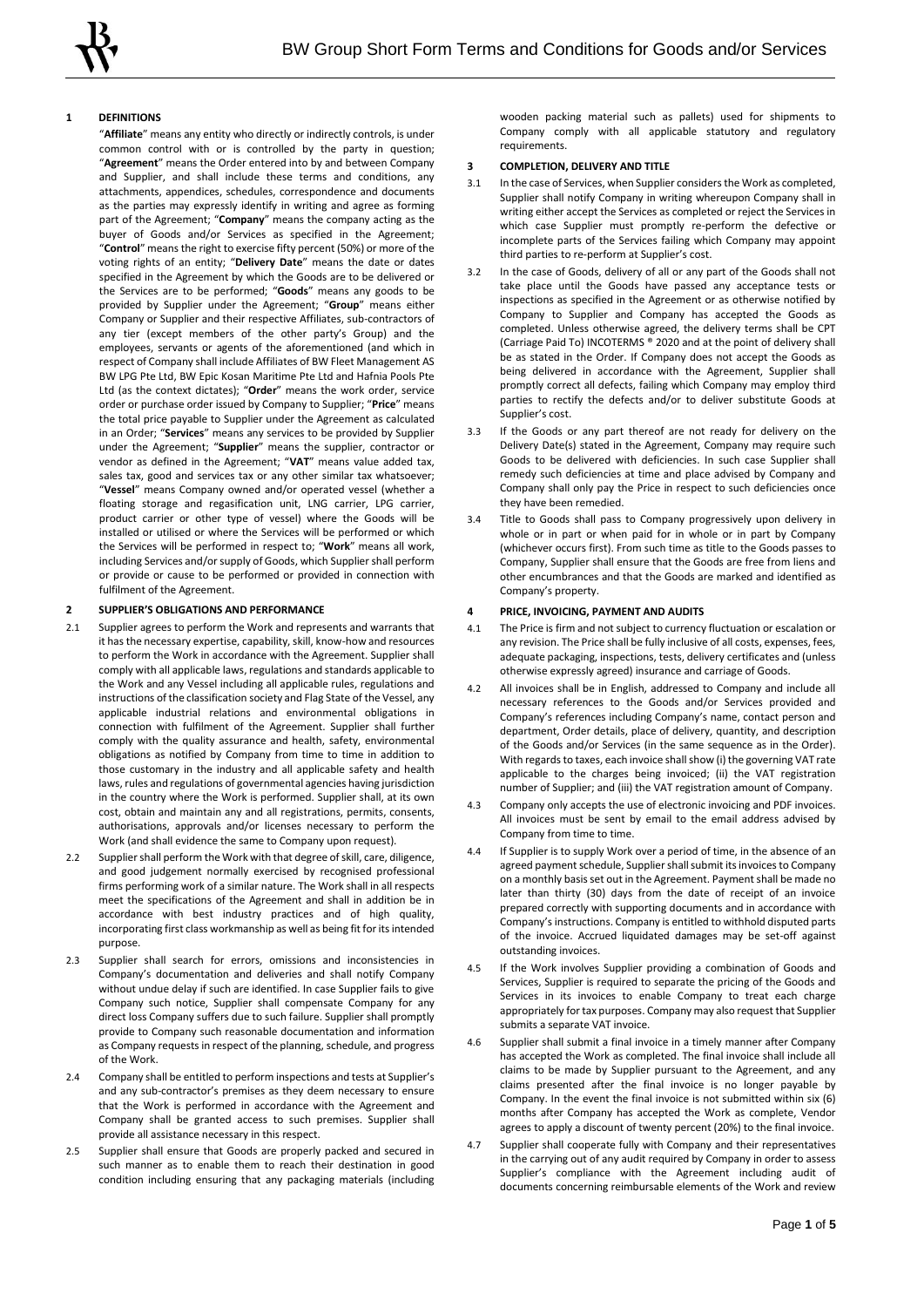of Supplier's books and records, anti-corruption procedures and verification of the ownership structure of Supplier. Company's audit rights shall continue for a period of up to two (2) years after the Work in question was invoiced to Company or three (3) years after the effective date of termination of this Agreement.

## **5 VARIATIONS**

- 5.1 Within the scope of what the parties could reasonably have expected at the time the Agreement was entered into, Company may instruct variations with regard to the quality, quantity, character, design and/or nature of the Work, as well as changes to the completion and/or delivery time of the Work (a "**Variation**"). The Variation will be formalised in writing by Company's issuance of a Variation order, and Supplier, upon receipt of such Variation order, shall proceed as instructed regardless of whether an adjustment to the Price and/or the Delivery Date resulting from or necessitated by the Variation order have been agreed or determined. If Supplier believes a Variation is required Company shall be notified in writing without undue delay (and in any event within fourteen (14) days of the relevant Work instruction) failing which Supplier may no longer claim that there is a Variation. Supplier shall carry out the instruction irrespective of whether Company agrees that there is a Variation.
- 5.2 Compensation for Variation work shall be in accordance with the prices, norms, and rates (including rebates or discounts) contained in the Agreement, or otherwise in accordance with the original price level of the Agreement. If the parties disagree as to the amount to be added to or deducted from the Price or to any change in the Delivery Date or schedule due to a Variation, or to whether an instruction constitutes a Variation, then Company's proposal shall be temporary binding and Supplier shall immediately implement the Variation and comply with the Variation order on such basis. Supplier may refer the matter to arbitration pursuant to Claus[e 21.6](#page-5-0) to be finally decided. If Supplier fails to refer the matter to arbitration within sixty (60) days from the date when Company's proposal was made temporary binding, then Supplier shall be deemed to have accepted Company's proposal and such proposal shall be final and binding.

## **6 GUARANTEE LIABILITY**

- 6.1 Supplier guarantees that the Work will be fit for purpose and comply with and carried out in accordance with all requirements of the Agreement and that any engineering performed will be fit for its intended purpose. Supplier further guarantees that all materials and equipment used in the Goods are new and of merchantable quality and free from defects. All Supplier supplied materials and manufactured articles shall meet the design life and performance criteria required of them in this Agreement.
- 6.2 The guarantee period for Goods expires twenty-four (24) months after the Goods are taken into use for their intended purpose, but not later than thirty (30) months after their respective delivery. If Supplier has performed rectification work during the guarantee period, a new guarantee period shall apply for the rectified parts from the date of completion of the rectification work until the longer of twelve (12) months from the date of completion of the rectification work or thirty (30) months from delivery. The guarantee period for Services expires twelve (12) months after Company has accepted the Services as completed. The same time limit applies in respect of defect rectification work, calculated from the time the rectification work was completed.
- 6.3 Supplier is liable for any defects, errors, or inconsistencies in the Work, including errors or inconsistencies in documents submitted to Company as part of the Work, and Supplier shall rectify (at Supplier's own cost, risk and expense) without undue delay, but in any event no later than fourteen (14) calendar days, after receiving written notice from Company to do so. If Supplier fails to remedy the defect within such period, then Company is entitled to remedy the defect or employ a third party to do so at Supplier's risk, cost and expense, or reduce the Price accordingly. The same shall apply if awaiting Supplier's remedy will cause substantial inconvenience to Company.

## <span id="page-2-0"></span>**7 ASBESTOS / HAZARDOUS MATERIALS**

7.1 Supplier represents and warrants that neither Goods supplied in connection with this Agreement nor materials or equipment used in, or in connection with, the performance of the Services under this Agreement shall in any way include or contain: (i) any asbestos, asbestos products, asbestos fibres or asbestos dust; (ii) any Hazardous Materials regulated in HKC table A nor EU SRR Annex 1; or (iii) (unless Supplier has notified Company in writing in advance of the Order being created or the Agreement being entered into, as applicable) any Hazardous Materials (other than those listed in (ii) above).

- 7.2 If the Goods contain any Hazardous Materials, within seven (7) day of the Order being created or the Agreement being entered into (as applicable), Supplier shall provide to Company all the information required by the relevant provisions of EU SRR, HKC, European Maritime Safety Agency "Best Practice Guidance document on the Inventory of Hazardous Materials" and applicable IMO guidelines on Hazardous Materials, and the Supplier hereby warrants that such information provided shall be complete and accurate in all respects. Supplier shall indemnify and hold Company Group harmless from and against any claim, liability, expense, costs, penalty whatsoever caused by or arising out of Supplier's (or any member of its Group's) failure to ensure that such information is complete and accurate in all respects.
- 7.3 For the purposes of this Claus[e 7](#page-2-0), "**EU SRR**" means the EU Ship Recycling Regulation; "**Hazardous Material**" means any material or substance which is liable to create hazards to human health and/or the environment); "**HKC**" means the Hong Kong Convention for the Safe and Environmentally Sound Recycling of Ships, 2009.

#### **8 DELAY**

- 8.1 Supplier's failure to deliver the Goods and/or to perform the Services in accordance with the specifications in this Agreement on the Delivery Date shall constitute a delay. Supplier shall only be entitled to an extension to the Delivery Date(s) in the event of Variations or if the Work has been delayed due to Force Majeure or due to acts or omissions of Company or its Affiliates and always provided Supplier has notified Company in writing of the need for an extension without undue delay from the time of occurrence of the delaying event. The extension shall equal the net delays caused by the Variation, Force Majeure (although never exceeding the length of the Force Majeure period) or Company or its Affiliates' acts or omissions.
- <span id="page-2-1"></span>8.2 Unless otherwise agreed or specified in the Order, liquidated damages shall be payable at a rate of one percent (1%) of the Price per each calendar day by which the Work or any part thereof is delayed. Supplier's cumulative liability for liquidated damages shall not exceed twenty five percent (25%) of the Price payable to Supplier under the Agreement. Supplier acknowledges and agrees that the payment of the amounts contemplated in this Clause [8.2](#page-2-1) are in proportion to the legitimate interests of the parties, having regard to the nature of the obligations that are to be performed under this Agreement, and are not exorbitant or unconscionable. Supplier shall pay such liquidated damages without any proof of loss.

#### **9 SUSPENSION AND TERMINATION**

- 9.1 If the delay in delivery is such that Company is entitled to maximum liquidated damages under Claus[e 8.2](#page-2-1) Company may by notice in writing to Supplier terminate the Agreement in respect of such part of the Work as cannot, in consequence of Supplier's failure to deliver, be used as intended by Company. If Company terminates the Agreement, it shall be entitled, in addition to the maximum liquidated damages, to claim compensation for the loss it has suffered because of Supplier's delay and to retain any other rights which it may have at law.
- 9.2 Company may temporarily suspend the Work or parts thereof by written notification to Supplier. During the suspension period Supplier is entitled to compensation for documented and necessary expenses in connection with demobilisation and mobilisation of Supplier Personnel and for protecting and maintaining the Work until the suspension period ends, except if the suspension is due to Supplier's default in which case no compensation is payable to Supplier whatsoever.
- 9.3 Company shall have the right at any time to completely or partially terminate the Agreement for convenience. In the event of such termination for convenience Supplier shall cease all Works while Company shall pay the unpaid balance due to Supplier for that part of the Work already performed in addition to Supplier's other expenses directly attributable to an orderly close out of the Agreement however always subject to Supplier's obligation to use best endeavours to mitigate the costs arising out of Company's termination for convenience.
- 9.4 In addition to any other right of termination which follows from other provisions in the Agreement or law, Company is entitled to completely or partially terminate the Agreement with immediate effect if any of the following events or circumstances should occur: (a) Supplier is unable to pay its debts as they fall due or becomes insolvent or Supplier is declared bankrupt or is subjected to chapter 11 proceedings or similar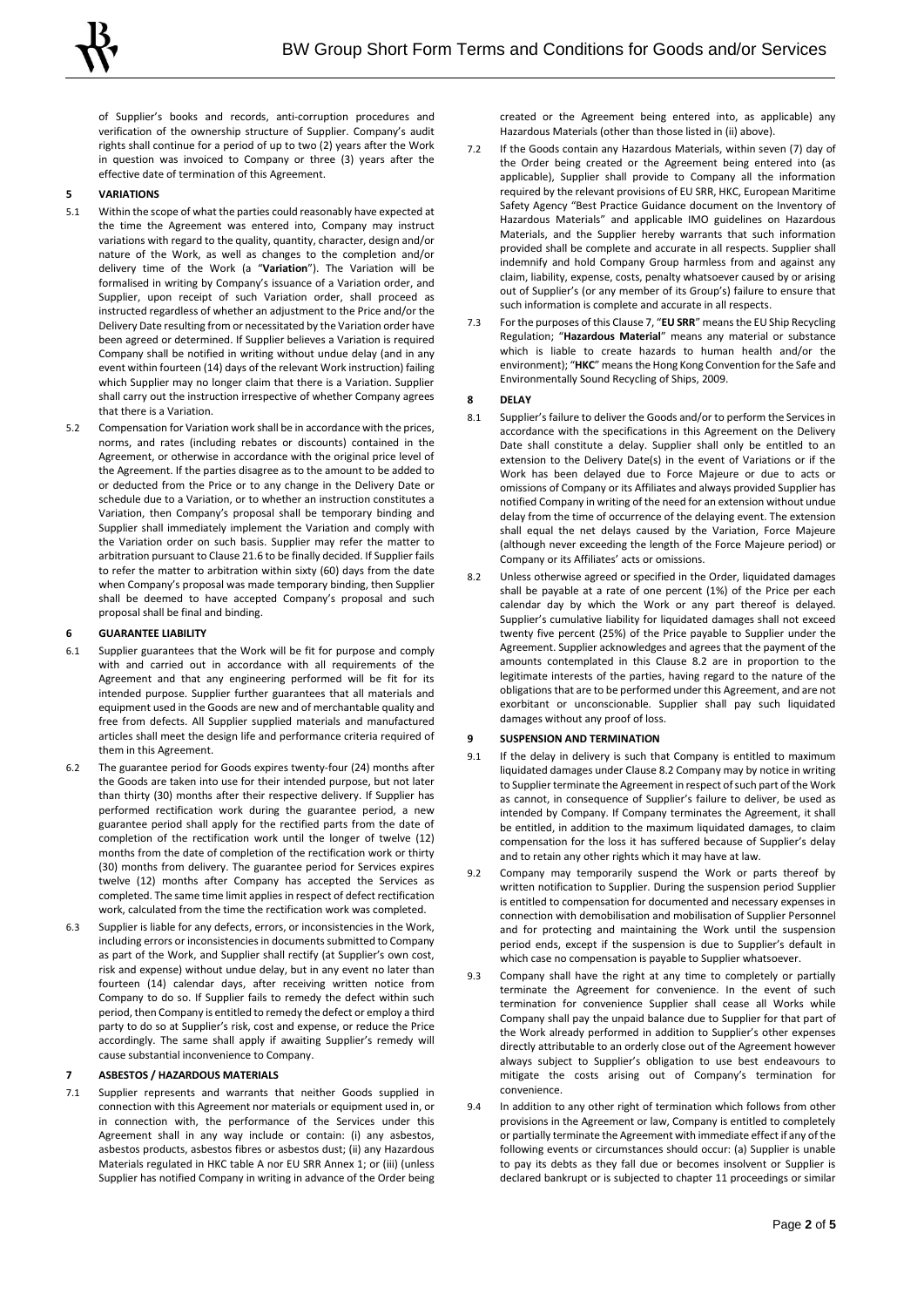proceedings, or (b) failure by Supplier to comply in any material respect with the HSE requirements under this Agreement, or (c) Supplier's material breach of the Agreement, or (d) when Company is entitled to, or when it is evident that Company will become entitled to, maximum liquidated damages.

9.5 If the Agreement is terminated, Company may require the Work, including any corresponding documentation, to be delivered in its existing condition at the time of termination against payment of a proportional share of the Price corresponding to the state of completeness of the Work. Company shall furthermore be entitled to replace Supplier and to take over from Supplier rights, equipment, materials, and other items necessary for completion of the Work by third parties.

#### <span id="page-3-0"></span>**10 FORCE MAJEURE**

- 10.1 A party shall not be considered to be in breach of the Agreement to the extent it is proven that such party was unable to fulfil its contractual obligation due to an event of Force Majeure. The parties shall cover their own costs resulting from Force Majeure. A party wishing to invoke Force Majeure must notify the other party immediately thereof, if not it will lose the right to claim that Force Majeure has occurred.
- 10.2 The affected party must use reasonable endeavours to mitigate, overcome or minimise the effects of the Force Majeure and resume performance of its obligations as quickly as possible.
- 10.3 Company is entitled to terminate the Agreement if the event of Force Majeure continues, or it is obvious that it will continue, for more than sixty (60) days. In the event of such termination Company's sole liability towards Supplier shall be the payment of the unpaid balance due to Supplier for that part of the Work already performed. Company may require the Work, including any corresponding rights and documentation, to be delivered to Company in its existing condition at the time of termination for completion by third parties.
- 10.4 For the purposes of this Claus[e 10](#page-3-0): "**COVID-19**" means the coronavirus disease 2019 caused by the SARS-CoV-2 virus and its variants; "**COVID-19 Event**" means an outbreak of COVID-19 or legally binding government precautions, directives or moratoriums (such as quarantine, isolation, lockdowns and related public health measures) made to reduce the spread of COVID-19 nationally or internationally. which has an actual impact on the performance of the Work including by reason of: (a) requirement on Supplier Group or Company Group to quarantine or isolate personnel, equipment or materials; (b) international, national or local lockdown of Supplier Personnel or Company personnel; (c) inability to import, export or transport necessary personnel, equipment or materials; and (d) shut down of facilities that can perform the Work; and "**Force Majeure**" means any of the following events provided it is beyond the control of the party affected and provided that such party could not reasonably have foreseen such occurrence at the time of entering into the Agreement and could not reasonably have avoided it or overcome its consequences: War (including civil war), riots, invasion, acts of terrorism, civil disturbance, piracy, sabotage or embargoes, contamination by radioactivity from any nuclear fuel or from any nuclear waste, acts of God, fire, explosion, epidemic (which shall not include any COVID-19 Event) or earthquake, hurricane or other similar natural physical disaster, any strikes or industrial disputes at a national, regional or local level other than a strike or industrial dispute of the personnel of Supplier, or maritime or aviation disasters. Notwithstanding the above, any event involving a previous or existing condition at or before the date of this Agreement (including a COVID-19 Event) shall not, at any time, constitute Force Majeure

#### <span id="page-3-1"></span>**11 CONFIDENTIALITY / SECRECY**

11.1 Subject to what is otherwise strictly required by mandatory laws and regulations or stock exchange requirements, neither party shall at any time without the prior written consent of the other party disclose to any third party any Confidential Information belonging to the other party nor use such Confidential Information for any purpose except for the performance of this Agreement. For the purposes of this Clause [11,](#page-3-1) "**Confidential Information**" means logs, data, designs, drawings, reports, records, and information pertaining to the performance under this Agreement, inventions and all terms and conditions of this Agreement (including the existence and contents of this Agreement). Supplier shall return to Company all Confidential Information upon completion of the Work or termination of the Agreement, whichever is earlier.

#### <span id="page-3-2"></span>**12 DATA PROTECTION**

- 12.1 For the purpose of this Clause [12](#page-3-2) (where applicable): "**Agreed Purposes**": Personal data should only be collected where necessary for the purpose of complying with this Agreement; "**Controller, processor, data subject, personal data, processing and appropriate technical and organisational measures**": as set out in the Data Protection Legislation in force at the time; "**Data Discloser**": a party that discloses Shared Personal Data to the other party; "**Data Protection Legislation**": all applicable laws relating to data protection and privacy legislation in force from time to time in the United Kingdom including the General Data Protection Regulation ((EU) 2016/679) ("**GDPR**"), the Data Protection Act 2018 or any successor legislation and any other directly applicable European Union regulation relating to data protection and privacy; "**Permitted Recipients**": the parties to this Agreement, the employees of each party, any third parties engaged to perform obligations in connection with this Agreement; "**Shared Personal Data**": the personal data to be shared between the parties as data controllers under Clause [12.2.](#page-3-3) Shared Personal Data shall be confined to the following categories of information relevant to the following categories of data subject: (a) information necessary for the purpose of this Agreement; (b) personal data relating to Supplier Personnel; and (c) personal data relating to Company, its Affiliates and (if the context permits) Company Group personnel or associated personnel.
- <span id="page-3-3"></span>12.2 Each party acknowledges that one party (the Data Discloser) may disclose to the other party Shared Personal Data collected by the Data Discloser for the Agreed Purposes.
- 12.3 Each party shall, when acting as controller (a) ensure that it has all necessary notices and consents in place to enable lawful transfer of the Shared Personal Data to the Permitted Recipients for the Agreed Purposes; (b) give full information to any data subject whose personal data may be processed under this Agreement of the nature such processing. This includes giving notice that, on the termination of this Agreement, personal data relating to them may be retained by or, as the case may be, transferred to one or more of the Permitted Recipients, their successors and assignees; (c) process the Shared Personal Data only for the Agreed Purposes; (d) not disclose or allow access to the Shared Personal Data to anyone other than the Permitted Recipients; (e) ensure that all Permitted Recipients are subject to written contractual obligations concerning the Shared Personal Data (including obligations of confidentiality); (f) ensure that it has in place appropriate technical and organisational measures to protect against unauthorised or unlawful processing of personal data and against accidental loss or destruction of, or damage to, personal data; (g) not transfer any personal data received from the Data Discloser outside the European Economic Area unless the transferor: (i) complies with the provisions of Articles 26 of the GDPR (in the event the third party is a joint controller); and (ii) ensures that: (A) the transfer is to a country approved by the European Commission as providing adequate protection pursuant to Article 45 GDPR; (B) there are appropriate safeguards in place pursuant to Article 46 GDPR; or (C) one of the derogations for specific situations in Article 49 GDPR applies to the transfer.
- 12.4 Each party shall assist the other in complying with all applicable requirements of the Data Protection Legislation.

#### **13 INDEMNITIES**

<span id="page-3-4"></span>13.1 Supplier shall indemnify and hold harmless Company Group against all liabilities, actions, claims, damages, demands, judgments, costs, charges and expenses arising from or incurred by reason of (a) any claim brought against Company, its directors, officers, servants or agents by any of Supplier Group, their insurers or personal representatives in respect of the negligence of any of Company Group and/or due to the unseaworthiness of any Vessel for death, personal injury, illness and/or damage to property; (b) any infringement of any patents, registered trademarks or any other intellectual property rights caused by the use or sale of the Goods or Services; (c) any claim made against Company by a third party arising out of, or in connection with, the supply of the Goods or Services, to the extent that such claim arises out of the breach, negligent performance or failure or delay in performance of this Agreement by Supplier Group; and (d) any claim made against Company by a third party for death, personal injury or damage to property arising out of, or in connection with, defective Goods or Services, to the extent that the defect in the Goods or Services is attributable to the acts or omissions of Supplier Group.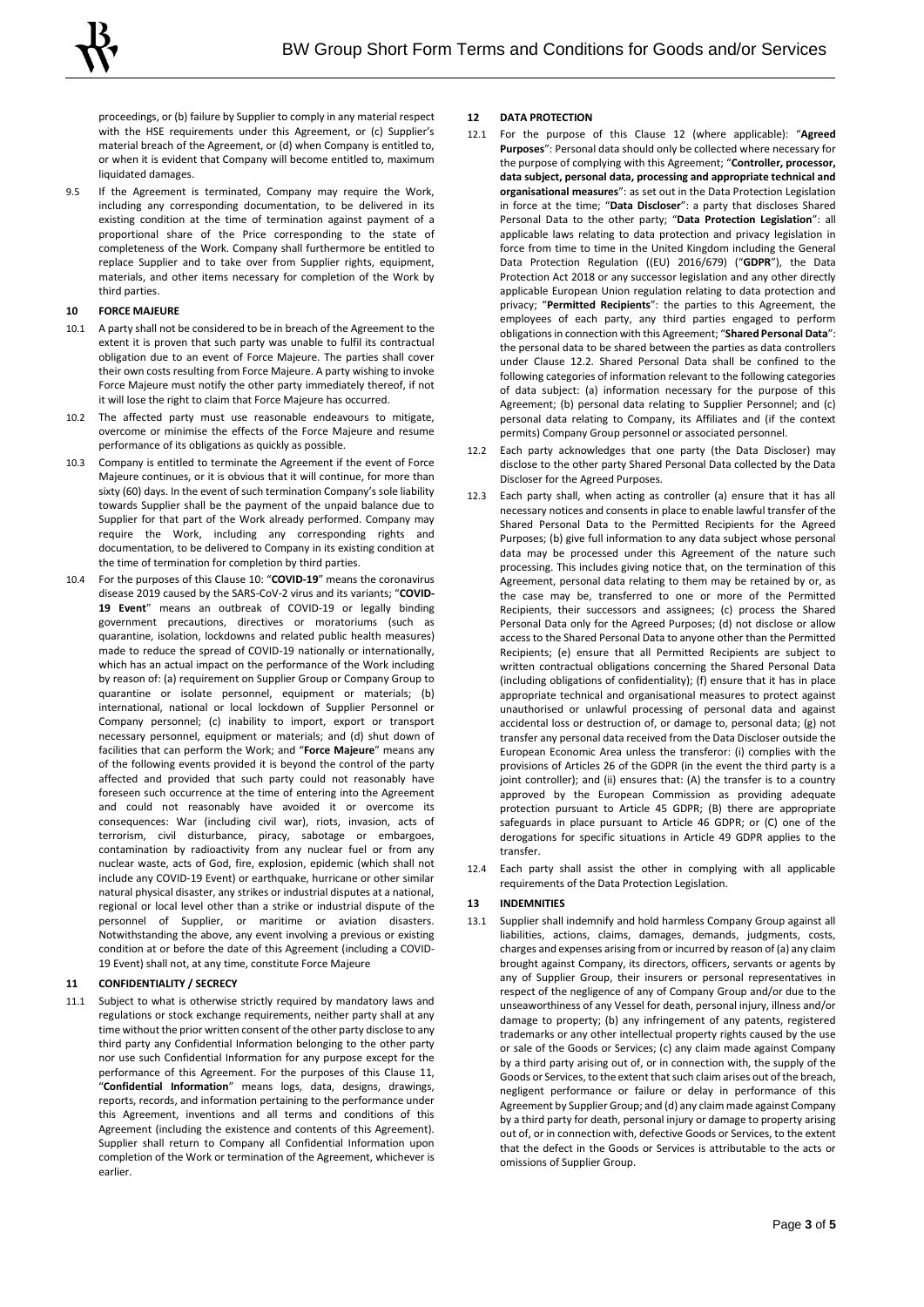- <span id="page-4-0"></span>13.2 Notwithstanding any other provisions to the contrary in the Agreement (save and except to the extent of any agreed liquidated and ascertained damages or any predetermined compensation), neither party shall be liable, one against the other for (a) any consequential, indirect, incidental or special damages, or (b) any exemplary or punitive damages, or (c) loss of profit or anticipated profit, earnings, use or production (in each case whether direct, consequential or indirect), regardless of cause (including negligence) or default on any part and whether foreseeable or not at the time of entering into the Agreement. For the purposes of this Claus[e 13.2,](#page-4-0) third party claims included within Claus[e 13.1](#page-3-4) constitute direct losses.
- 13.3 If required by Company, Supplier's personnel shall sign a visitor's pass before being allowed on to Company premises, which includes any Vessel, real property owned or leased by or on behalf of Company and premises where space is taken.

## <span id="page-4-1"></span>**14 INSURANCE**

- 14.1 Supplier shall maintain throughout the duration of the Work: insurance with reputable and creditworthy insurance companies adapted to Supplier's operations and the nature of the Work (including in respect of any of Supplier's personnel or sub-contractors carrying out the Work), adequately covering: (i) Supplier's obligations and liabilities under the Agreement;(ii) under all applicable laws and regulations; and (iii) in accordance with good industry practice, including as a minimum: all-risk insurances, liability insurances and workmen's compensation and employers' liability insurances. If required by notice in writing by Company, Supplier shall ensure that Company shall be named as an additional insured in such insurance policies and that Supplier's insurers waive their right of subrogation and other rights of recourse against Company (or, if required by Company, against Company Group). Whenever requested by Company, Supplier shall provide an insurance certificate documenting that such condition is fulfilled.
- 14.2 Supplier's breach of its obligations under this Clause [14](#page-4-1) entitles Company inter alia to take out the necessary insurance at Supplier's costs.

#### **15 INTELLECTUAL PROPERTY**

- 15.1 Unless otherwise agreed, any documentation, data, design information or other materials supplied by Company to Supplier as well as the results of the Work as and when it is performed are and remain the sole property of Company. All reports, drawings, specifications, and similar documents, including computer program(s), that are prepared in connection with the Work, constitute part of the results of the Work.
- 15.2 Company and its Affiliates (and Company Group, if the context permits) are granted an irrevocable, worldwide, royalty free and non-exclusive right to the use of those rights which are necessary for the completion, use, operation, maintenance, repair, modification, and inspection of the results of the Work, or of the product or Goods to which the Work is related and/or to the extent necessary for the purposes for which the Goods were procured. The same right shall apply in respect of any future owner(s) or operators of the Vessel on which the Work is utilized or installed in case the Vessel is sold or is operated and/or maintained by a person other than a Company Affiliate.
- 15.3 Company shall be entitled to disclose Supplier's intellectual property rights (or any part thereof) to their Affiliates, any co-venturer, and the professional advisors and contractors of any of the foregoing to the extent necessary for the purposes of Agreement (and to Company Group, if required by Company).

### <span id="page-4-5"></span>**16 CYBERSECURITY**

- <span id="page-4-2"></span>16.1 Supplier represents and warrants that: (a) the Product shall, throughout the Relevant Period, be free from any vulnerabilities and/or defects that exposes the Product to the risk of a Cyber Security Incident; and (b) Supplier and its Affiliates shall (and shall cause any third party (of any tier) to) implement and maintain Cyber Security Measures that are designed to protect the Digital Environment from Cyber Security Incidents throughout the Relevant Period.
- <span id="page-4-3"></span>16.2 During the Relevant Period, Supplier shall (and shall procure that its Affiliates and any third party providing services on its behalf in connection with the Agreement): (a) have in place reasonably appropriate procedures that allow it to respond efficiently and effectively to a Cyber Security Incident; (b) regularly review its Cyber Security Measures to verify: (i) that they comply with the Cyber Security Standards; and (ii) their application in practice; and (c) maintain records evidencing (a) and (b).
- Each party shall notify the other in advance of any maintenance, software updates or hardware and equipment installations to be undertaken by them that might reasonably be expected to affect the Digital Environment.
- 16.4 Company shall be entitled to review the Cyber Security Measures maintained by Supplier in respect of the Product, including any onpremises inspections and evaluations. Company shall notify Supplier in writing at least seven (7) days prior to the start of such a review.
- <span id="page-4-4"></span>16.5 If, at any time, Supplier becomes aware of a Cyber Security Incident which affects or is reasonably likely to affect the Product, it shall (a) immediately notify Company by phone and email; (b) immediately use best endeavours to mitigate and/or resolve the Cyber Security Incident; and (c) provide any information, including all access logs, that may assist Company in mitigating and/or preventing any effects of the Cyber Security Incident, as such information becomes available.
- 16.6 Clause[s 16.1,](#page-4-2) [16.2](#page-4-3) an[d 16.5](#page-4-4) shall survive termination of this Agreement.
- 16.7 For the purposes of this Claus[e 16](#page-4-5): "**Cyber Security Incident**" means the loss or unauthorised destruction, alteration, disclosure, access to or control of all or part of the Digital Environment; "**Cyber Security Measures**" means technologies, procedures, policies, controls, cyber risk management programs and trainings that are in line with Cyber Security Standards; "**Cyber Security Standards**" means codes, guidelines (from regulatory and advisory bodies, whether mandatory or not), international and national standards relating to security of network and information systems and security breach and incident reporting requirements, all as amended or updated from time to time; "**Digital Environment**" means the operational or information technology systems, networks, any internet-enabled applications, devices and/or data contained within such systems and networks and any other related digital system; "**Product**" means the Goods and the accompanying Digital Environment; "**Relevant Period**" means that period beginning on and from the date of the Agreement and ending on the latest of the: (i) termination of the Agreement; (ii) expiry of any warranties provided in respect of the Product; or (iii) period contained in any additional service and/or maintenance agreement(s) executed between the Parties in relation to the Product.

## **17 TAXES**

- 17.1 The Price contained in the Agreement is deemed inclusive of all taxes, duties, costs, and other charges of Supplier, save for VAT, resulting from the performance of the Agreement.
- 17.2 Company expects that most Goods and Services provided to it will be exempted from, zero rated, or outside the scope of, VAT. Supplier agrees to inform Company in advance before issuing any invoice subject to VAT, and to provide Company with an opportunity to confirm whether any such invoice should in fact be subject to such tax. To the extent that the parties agree that VAT is applicable to any invoice, Supplier shall ensure that any invoice issued shows the applicable tax and any other information needed to enable Company to claim a refund or input credit for such tax.
- 17.3 Supplier shall, and shall procure that its sub-contractors shall, in respect of this Agreement be responsible for (a) the payment of all and any tax imposed by a tax authority for which Supplier or any member of Supplier Group is liable, (b) making all appropriate deductions on account of tax arising in connection with payments made to or by Supplier or any member of Supplier Group, (c) compliance with any applicable customs and import and export/re-export regulations, and (d) ensuring that the obligations imposed by this provision are incorporated, mutatis mutandis, into its subcontracts in respect of the Work.
- 17.4 In the event that applicable laws require Company to make any deduction or withholding from any sums due to Supplier for or on account of any taxes, levies, assessments or charges of any governmental authorities, save for VAT, then Company may deduct or set off such deduction or withholding with any payment due to Supplier under this Agreement.
- Supplier shall indemnify and hold Company harmless from and against any claim, liability, expense, costs, penalty caused by or arising out of Supplier's (or any member of its Group's) failure to comply with applicable tax laws and regulations and any applicable customs, import and export laws and regulations.